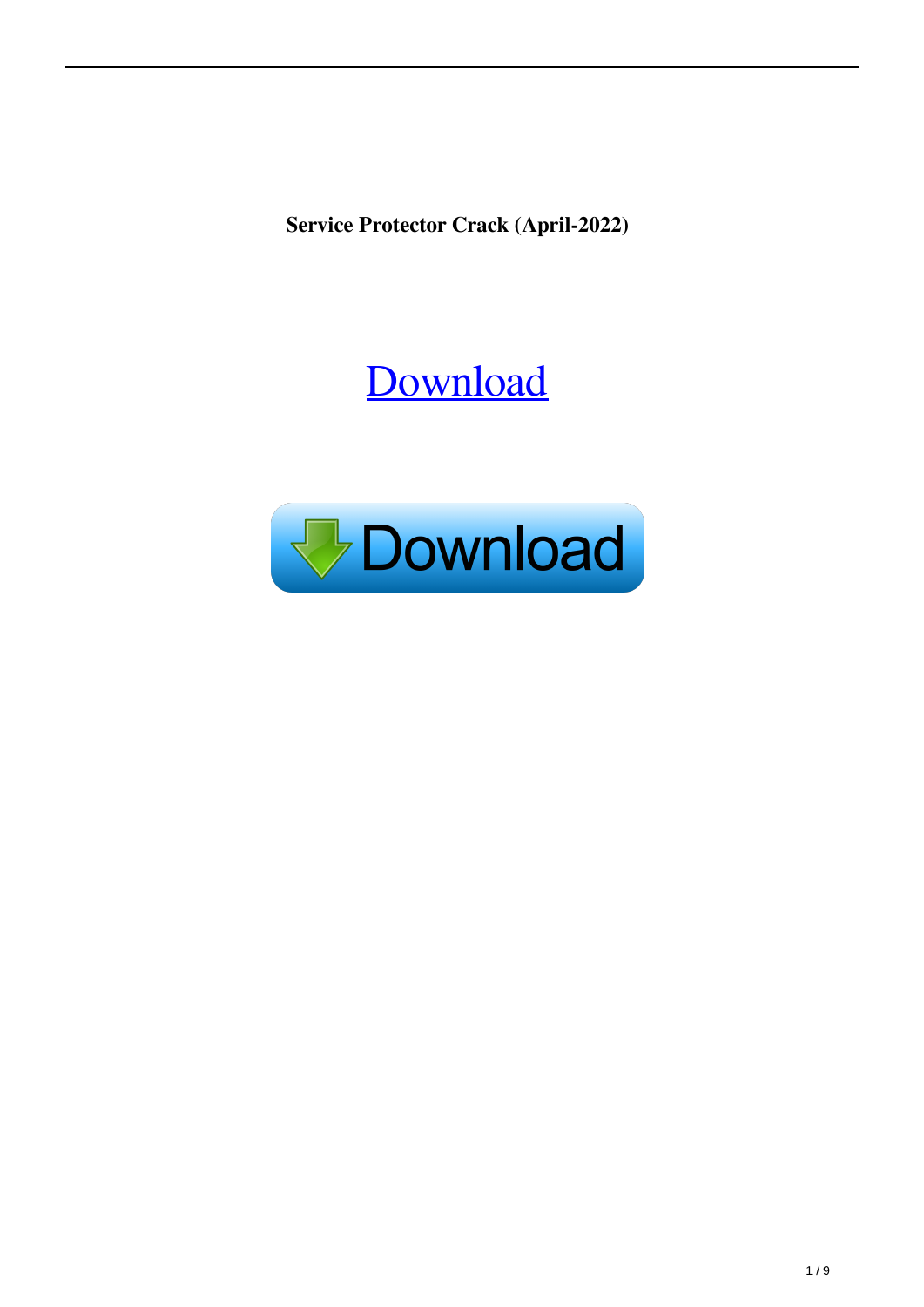#### **Service Protector Crack+ Product Key For PC Latest**

The application will monitor all of your applications running in the background and shutdown, or restart them if they fail. Once they have failed the application will send out an email if so desired. There are a range of options available. In addition to a range of standard services, the application will restart all of your applications. What's new in this version: 1. Fix updating crashing problem on Windows 10. 2. Add several new language supports (Chinese, Japanese, etc). 3. Fix some rare problems. 4. Improve the UI & make a better UI design. 5. Fix several interface problems. Service Protector is not a replacement of KMW. It will NOT track processes/services on Windows and provide list of services/processes and the current status of each. It will also provide options for you to stop/restart/etc the processes/services in case they fail. I know of no other software that is able to do such thing. This app is quite useful for me. Since I'm a student and I spend most of my time using my computer for stuff. With this app I can notify if something goes wrong with my computer or the program and can even alert me if something goes wrong. It's also useful to know what processes are running at any point in time. This app can be very useful if you need to track a large number of services running in the background. You can shut down or start them by pressing a key in the taskbar or view them at any time by going into the task manager. Overall the app is good and I would recommend it. Service Protector does what it claims. I tried it and it worked as advertised. Although it could be a bit more user friendly and I would prefer a file transfer to be able to send myself the report for the monitored service(s) instead of having to start the app. Glad I found this app when I did. It may seem like a lot of work to install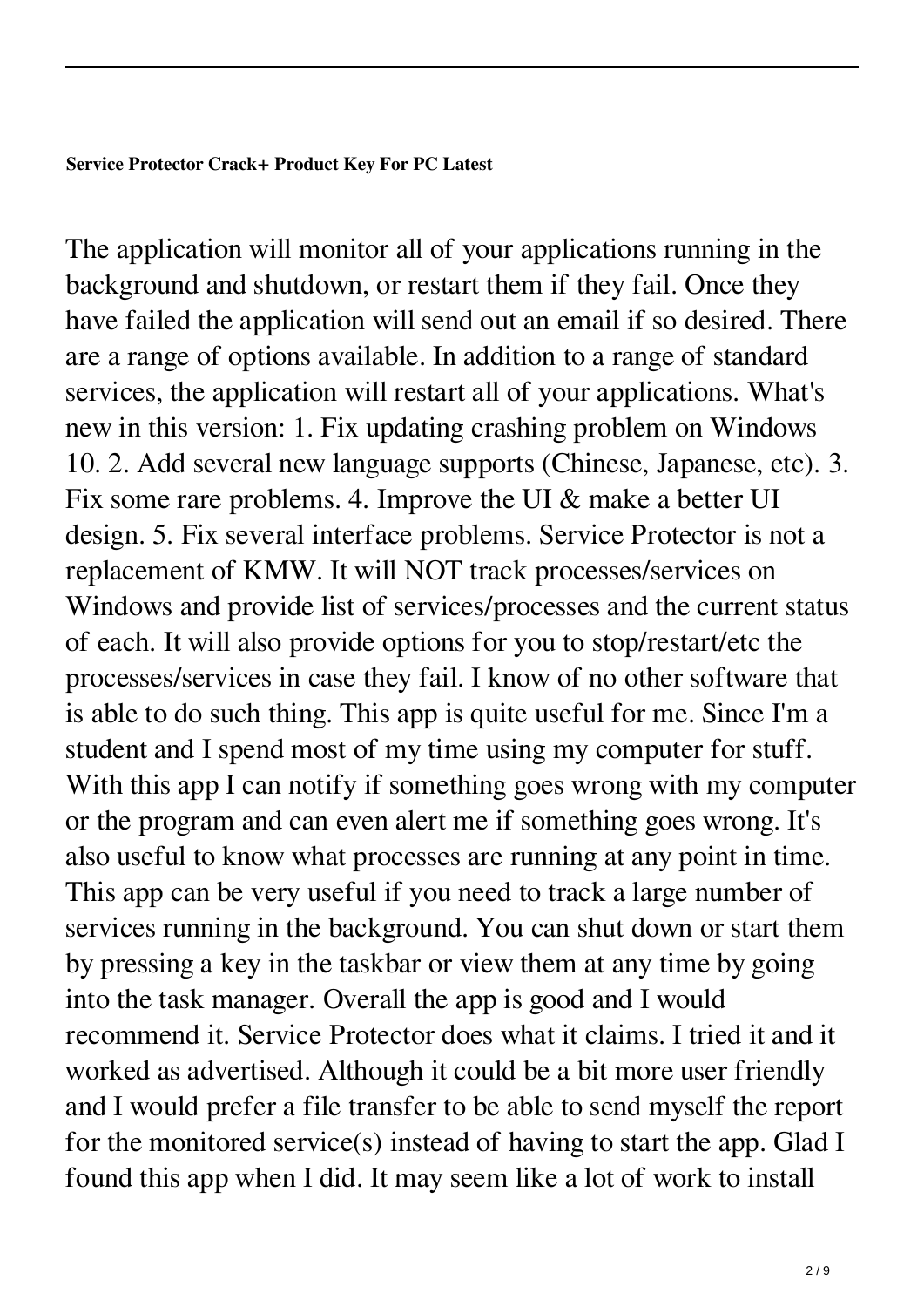this app, but it really isn't. It's a fully featured, well made and easy to use program that can do the job well. It runs on both 32bit and 64bit versions of Windows. I've used this for years with great success and plan on doing so for a long time to come. If you have problems with crashing of applications or services, Service Protector will help you solve it. You can start, stop or restart the applications easily, also you can send you a

#### **Service Protector Free Download**

● System Information ● Computer Security ● Screen Recorder ● Disk usage analyzer ● Disk space analyzer ● System Mechanic ● Process Manager ● Registry Editor ● Internet Explorer cleaner ● Windows Explorer cleaner ● Malware scanner ● Internet Cleaner ● System Restore ● Battery Status ● Task Manager ● Network Tools ● Firewall Tools ● Games collection manager ● Plugins manager ● Hard drive performance ● Malware removal ● Optimize Windows, Game and Application ● Optimize your computer, game and application ● Malware scan & repair ● Optimize your Windows and game ● Clean and repair registry ● Optimize your browser, Internet, and e-mail ● Performance analyze & optimize ● Control your antivirus & malware program ● Self-repair registry problems and repair files. Keymacro is the best all in one system cleaner software, with this tool you can solve most problems related to computer registry, your CPU and other components.This program cleans your operating system and will let you optimize your system, speed up your operating system and make it more stable. This tool is a must for every user. Why? Because it will save your time and money, and it can make your system faster, smoother and stable.Keymacro is an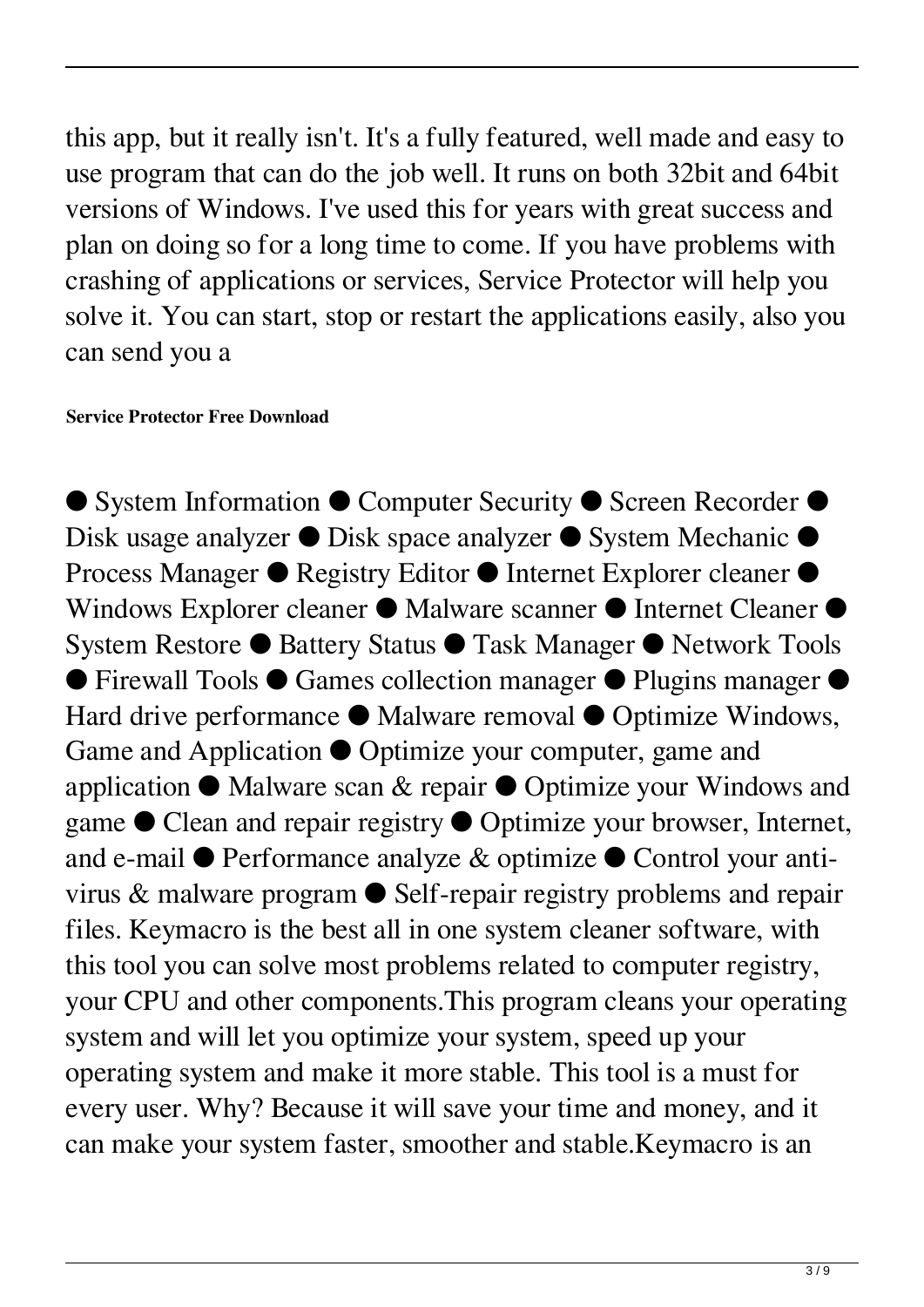easy-to-use and friendly software application that will help you to maintain and optimize your computer and your personal computer.With the help of this tool you can remove unused files, control your disk space, optimize your RAM and CPU, clean your Internet Explorer, track down your Wi-Fi network and do many other things. You can also manage your plugins and make your computer work faster by scanning and fixing the registry.Keymacro enables you to control your privacy and browse the Internet safely. This software provides you with a safe and high performance privacy protection software. You can also protect your privacy and browse the Internet safely, avoid scam and spam mail, and keep your Internet browsing more safe and convenient.Keymacro is the fastest and easy-to-use application that helps you to browse the Internet more safely and efficiently. With this application, you can track down your Wi-Fi network, optimize your computer, and protect your privacy and browse the Internet safely and conveniently.Keymacro allows you to scan your files, folders, and other places for viruses and errors, and it will keep your computer healthy and free from malware. It will enable you to clean your Internet Explorer, 81e310abbf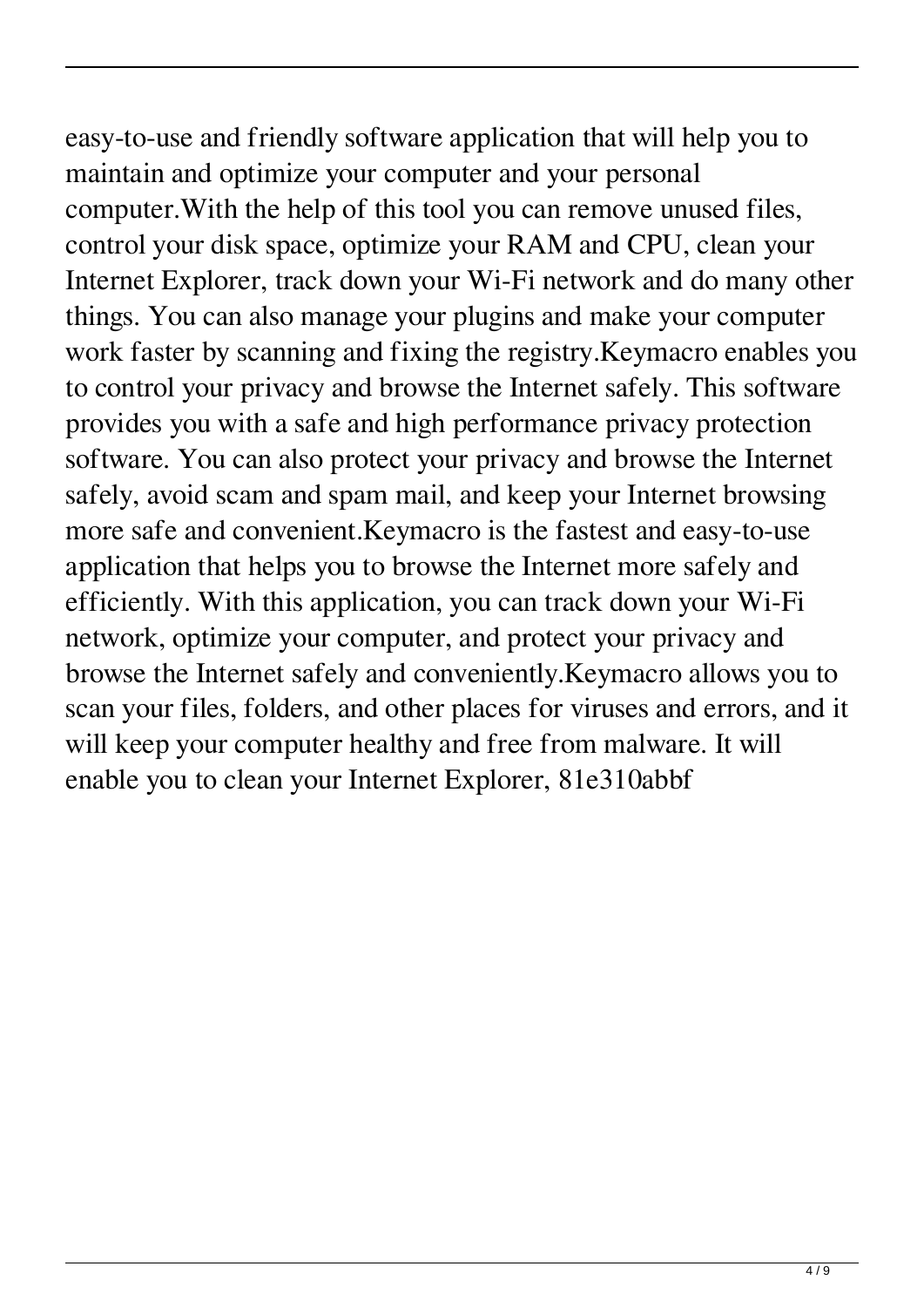Service Protector is a service management application that allows users to monitor and manage multiple service applications on their computer. The application uses one, simple interface to provide users with a range of options and tools that allow them to stop and restart a variety of services and applications without leaving the application or hitting a close button. A range of extra options and services will be available in a later release of the application. Features: - Service Manager - The service manager displays all applications and services running on your computer. The user can stop, restart, and stop and restart them without leaving the application. - Application Monitoring - The application can be scheduled to monitor all applications that are running in the background. When an application fails the service manager will notify the user and will also stop the application. - Automated Restarts - Scheduled restarts can be set to start any application or service, at any time, if they fail. - Email Notifications - The application can send a notification to the user by email, when an application fails. - Statistics - The application can show the number of times each application has failed and the user can filter the information by application. - Password Encryption - The application can use a password to encrypt important information, like user details and application passwords. - Memory Usage - The application can monitor memory usage and if it exceeds certain levels the application will send a notification to the user and stop the application. - I/O - The application can monitor files being read or written to and alert the user if any errors are detected. - Background Service - The application can use background services to control and monitor applications that are running in the background. The application can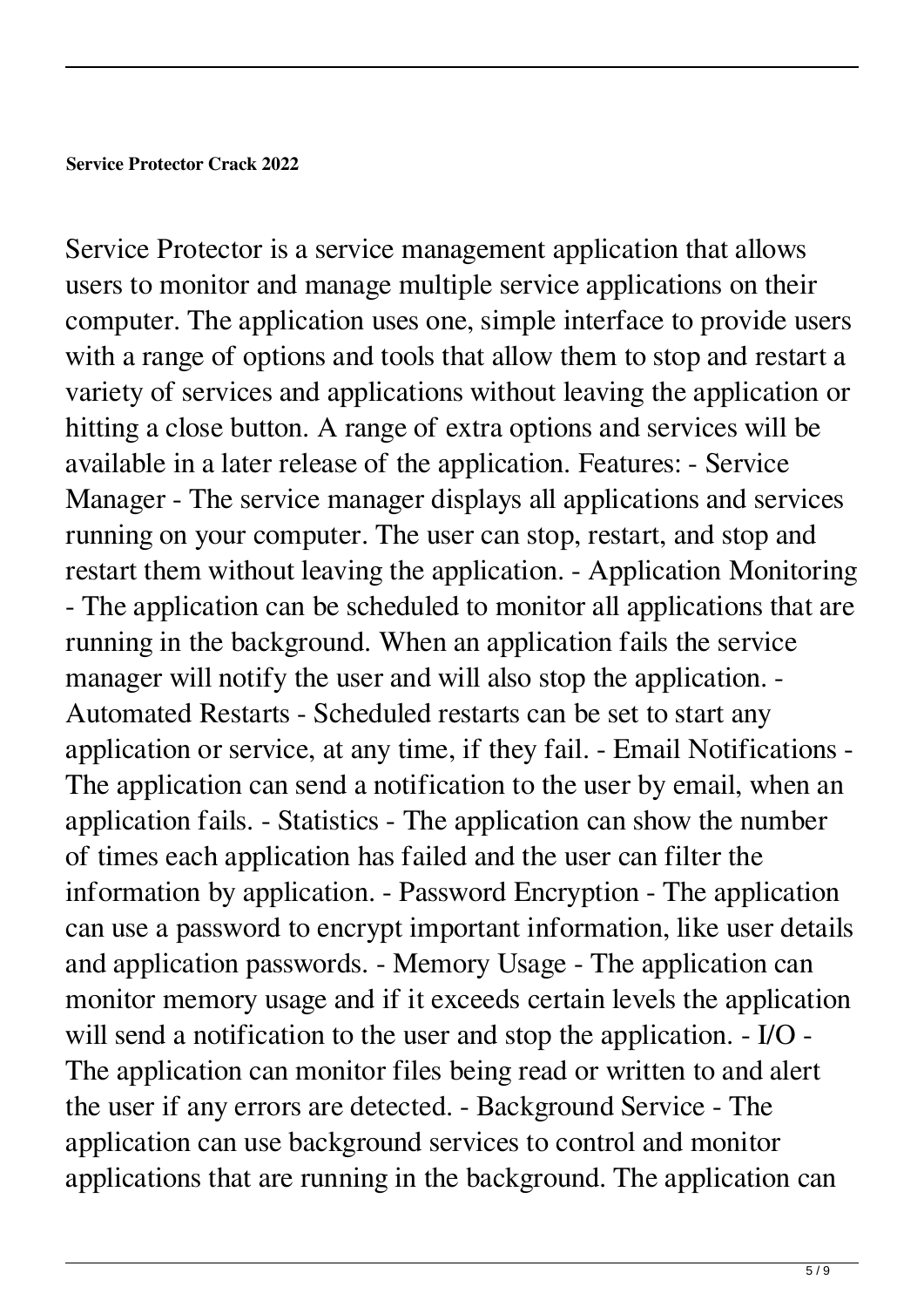also use an internet connection to stop and start services and allow users to control them remotely. - Website Control - The application can monitor web sites for changes and reset links, if they fail to work the service manager will alert the user. - App Compatibility - The application can check applications for compatibility with previous versions of the application. - Email Support - The application can send an email to the user if an application fails. - Email Notification - The application can send a notification to the user by email, when an application fails. - Internet Access - The application can access the internet to update software, check for updates and other things. - Command Line - The application can use the command line to do things like stop and restart applications. - Scripting - The application can use the scripting language in UNIX, to write to and

### **What's New in the?**

Service Protector is an advanced utility for monitoring and saving services. Monitor service performance and control their execution on demand. Advanced Features: • ServiceMonitor: Monitor services running in background and list them on a tray icon. • Scheduler: Automatically save and run services on demand. • Spooler: Stop running services when the memory limit is exceeded or when the CPU usage is too high. • Email Notifier: Send an email if any service fails. • SyslogNotifier: Send a Syslog message (LOG, SYSLOG) if any service fails. • Remote SMTP and MYSQL: Send email and/or send SMS to the remote servers (over internet) with selected failures. • Backup: Backup database and log files to disk and restore on demand (with the Log and Syslog Notifiers). • Configurable: User can customize more than 500 attributes for the tools. • Downloadable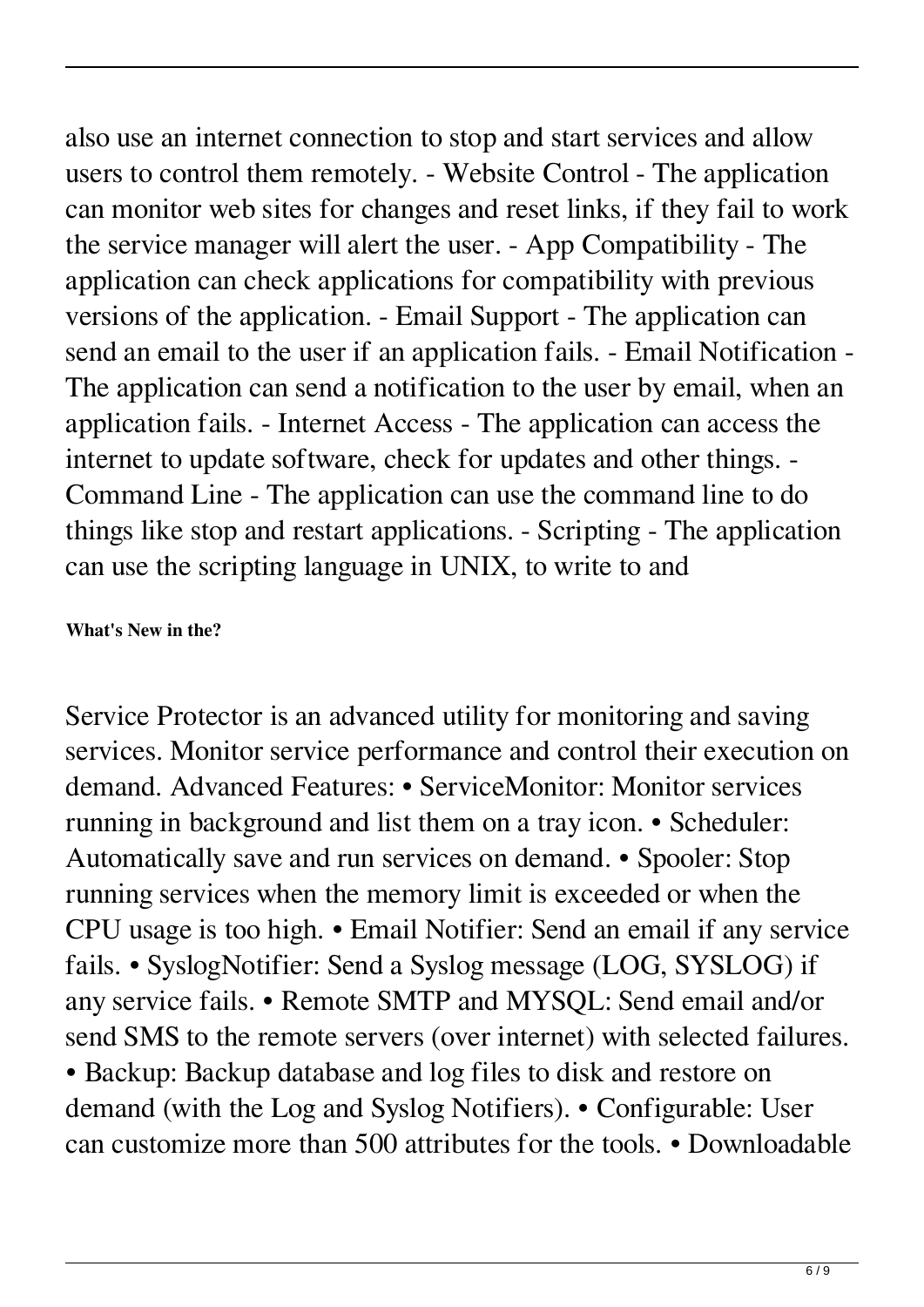and Crackable: Service Protector has an option to purchase it from the author on the website. Wondershare ScreenRecorder for Windows 7 has emerged as an incredibly suitable program for Windows users. ScreenRecorder offers the facility to record the screen along with the audio from a computer or any other device. Even though it is a very useful application, it doesn't have options to record the webcam or microphone. In other words, it is restricted in recording audio, video and screen. One can get around this restriction by recording the audio and screen together to make the required video. The tool is lightweight and highly customizable which allows you to add as many additional options as you wish. You can adjust the resolution and quality of the video recorded. Moreover, you can also adjust the duration of the recording and its position within the full file. The software supports many formats including the popular MOV and AVI. It has a built-in screen recorder that is very useful. Furthermore, you can also capture the screen content from other applications too. The interface of Wondershare ScreenRecorder is also quite simple and user-friendly. You can adjust the recording settings and the output options in one step. Moreover, you can also move the entire file using drag and drop. The software is also compatible with Windows 7, Windows XP, Windows Vista and Windows 8. You can easily install this tool on all these operating systems. You don't even require the installation of any driver to perform the recording. In the business world, corporate file sharing is a must to maintain the necessary files and documentation. Organizations of all sizes use SharePoint to store and manage files. Using SharePoint to keep your corporate files secure is a must. SharePoint comes with numerous security features including data loss prevention, two-factor authentication, advanced permissions, and collaboration services. However, these features alone aren't sufficient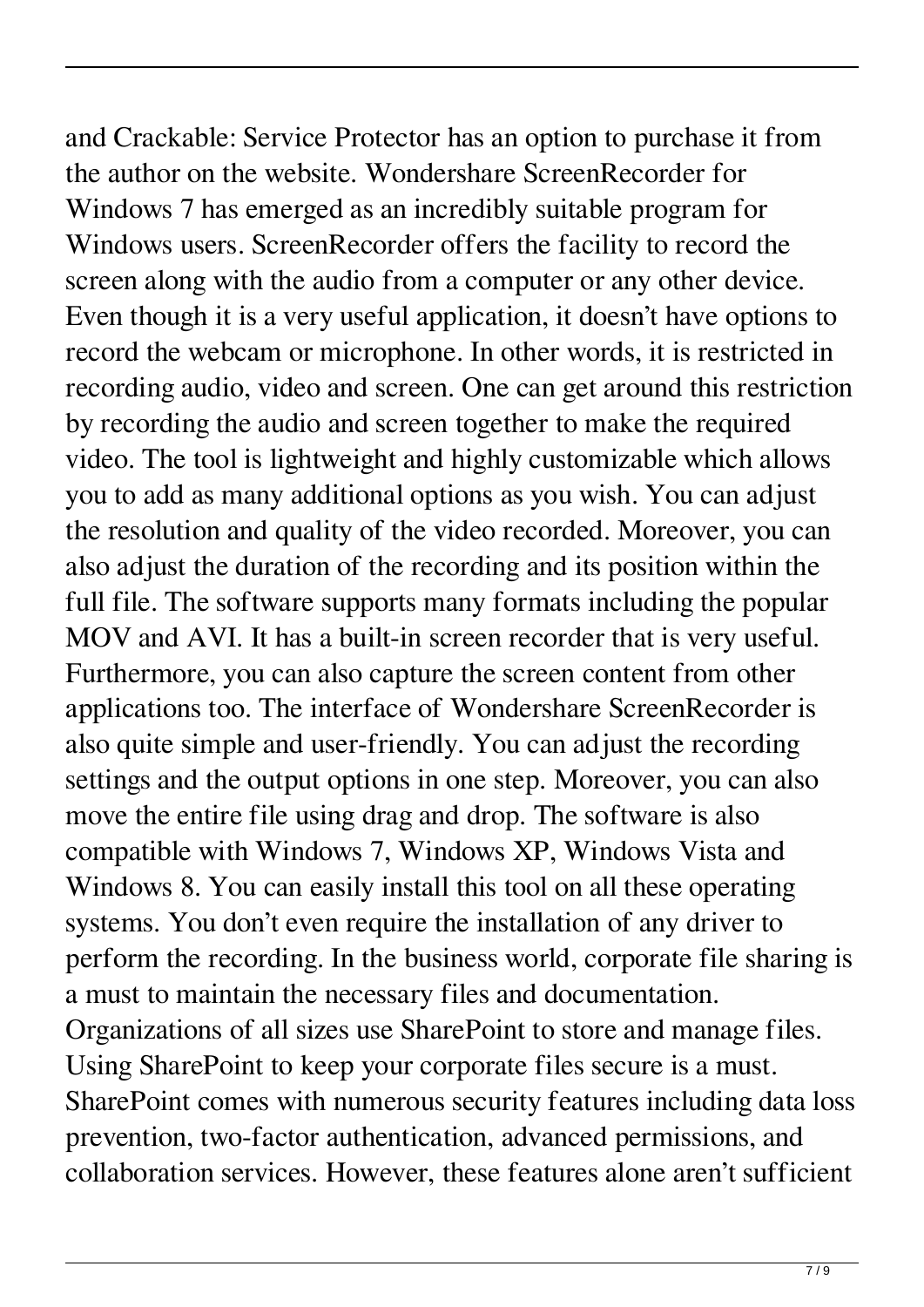to keep your data safe. SharePoint offers data loss prevention to protect against